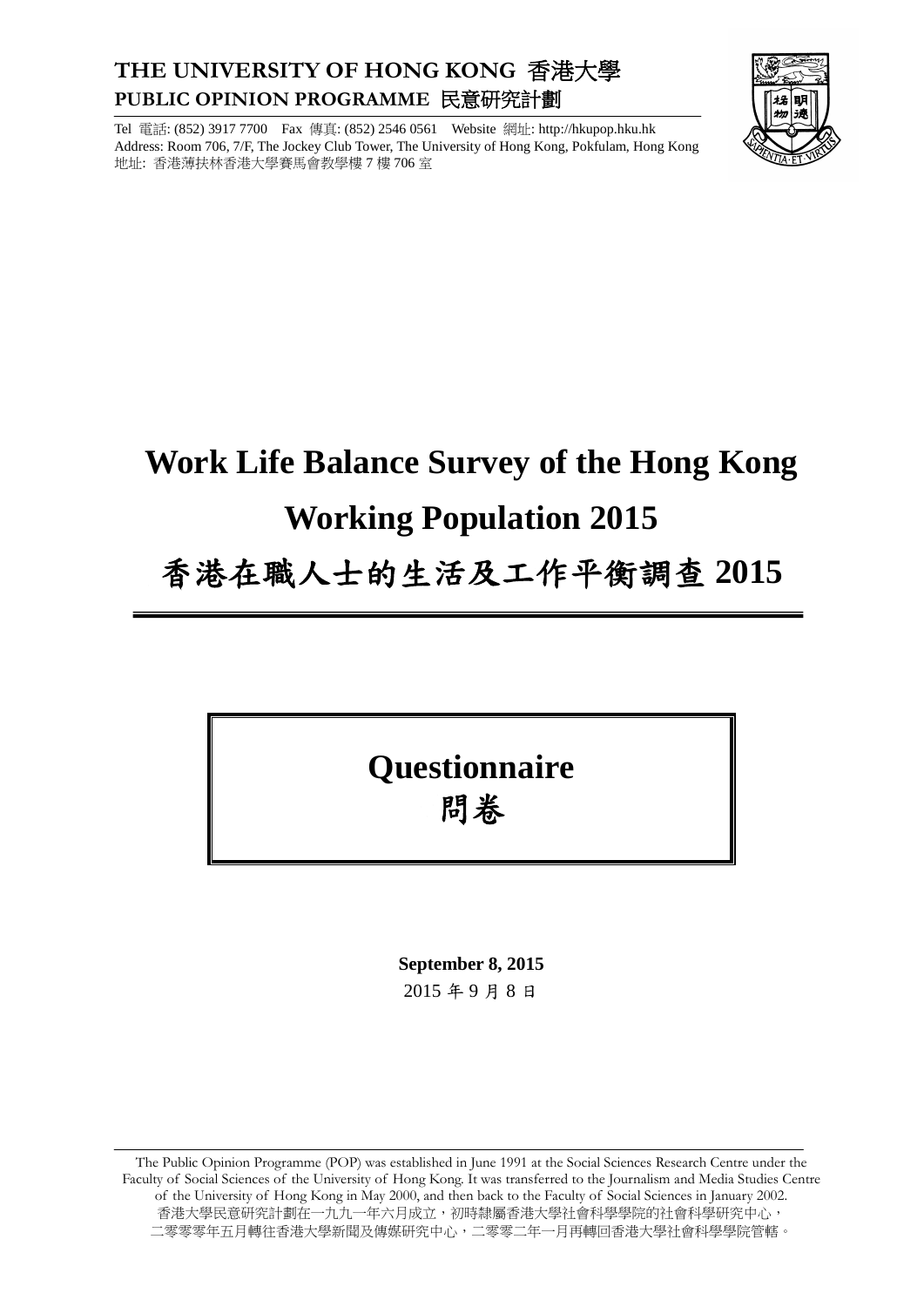#### **Part 1 Introduction** 第一部分自我介紹

Good evening, sir/madam, my name is X, an interviewer from the Public Opinion Programme (POP) of The University of Hong Kong. We are conducting a survey on people's opinions on work life issue. I would like to invite you to participate in an interview which will take only a few minutes, and you can choose to terminate the interview any time. I would like to stress that your telephone number was randomly selected by our computer and all information you provide will be kept strictly confidential and used for aggregate analysis only. If you have any questions about the research, you can call xxxx-xxxx to talk to our supervisor. If you want to know more about the rights as a participant, please contact the Human Research Ethics Committee for Non-Clinical Faculties of the University of Hong Kong at xxxx-xxxx during office hours. For quality control purpose, our conversation may be recorded but will be destroyed within 6 months after our quality control process is complete. Is it okay for us to start this survey?

喂,先生/小姐/太太你好,我姓 X,我係香港大學民意研究計劃既訪問員黎既,我地宜 家做緊一項有關個人生活及工作問題既調查,想訪問下你既意見,我地只會阻你幾分鐘 時間,期間你亦可以隨時終止訪問。請你放心,你既電話號碼係經由我地既電腦隨機抽 樣抽中既,而你提供既資料係會絕對保密既,並只會用作綜合分析。如果你對今次既調 查有任何疑問,你可以打 xxxx-xxxx 同我地既督導員聯絡。如果你想知多 D 關於參與研 究既權利,你可以喺辦公時間致電 xxxx-xxxx 向香港大學非臨床研究操守委員會查詢。 為左保障數據既真確性,我地既訪問可能會被錄音,但只會用作內部參考,並會係六個 月內銷毀。請問可唔可以開始訪問呢?

Yes No  $\rightarrow$  Terminate interview, skip to end. 可以 唔可以 →訪問完成,多謝合作,拜拜。(結束訪問)

The target of this interview is **full time worker of age 15 or above who speak Cantonese, English or Mandarin**.

呢個調查既訪問對象係 **15** 歲或以上操粵語、國語或英語既香港全職人士。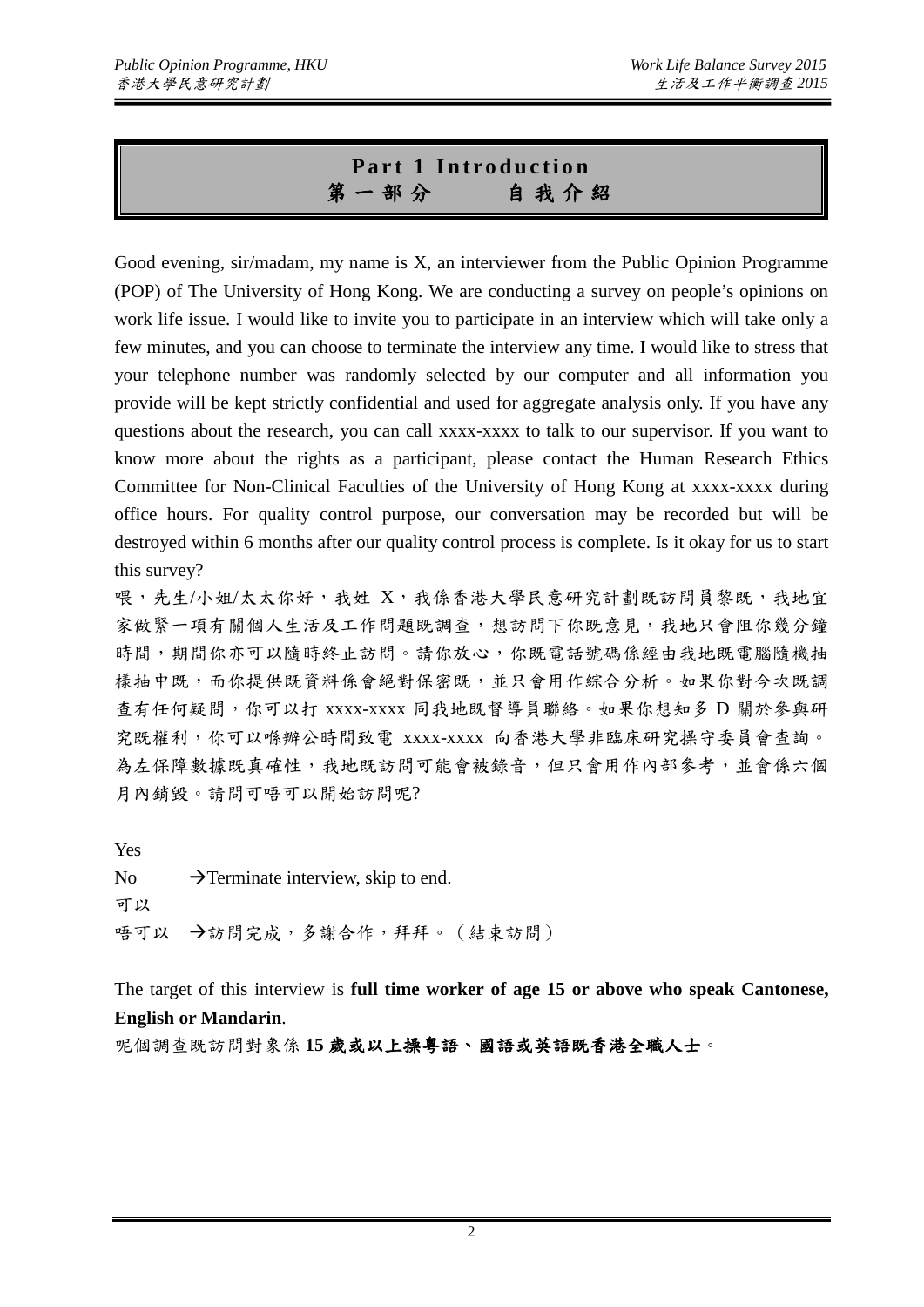#### **Part 2 Selection of Respondents** 第二部分選出被訪者

[S1] Is there any full time worker in your household of age 15 or above? Since we need to conduct random sampling, if there is more than one available, I would like to speak to the one who will have his / her birthday next. (If the target is not available at the moment, make an appointment to recall.)

請問你屋企有冇15歲或以上既全職人士係度,因為我地要隨機抽樣,如果多過一位,請 你叫即將生日果位黎聽電話。(如被訪者暫未能接受訪問,訪問員另約時間再致電。)

Yes No Terminate interview, skip to end. Refuse to answer 有 <sup>冇</sup> 訪問完成,多謝合作,拜拜。(結束訪問) 拒答

[S2] Are you currently working full time? (Interviewers read out: "Full time workers" can be defined as those who work at least 5 days a week, or total working time not less than 40 hours a week.)

請問閣下宜家係唔係全職工作人士?【訪員讀出:全職的定義為每星期最少工作 5 天, 或一星期總工作時間不少於 40 小時】

Yes No  $\rightarrow$   $\rightarrow$  Terminate interview, skip to end.<br>Refuse to answer  $\rightarrow$ 有 方<br>拒答 → →訪問完成,多謝合作,拜拜。(結束訪問)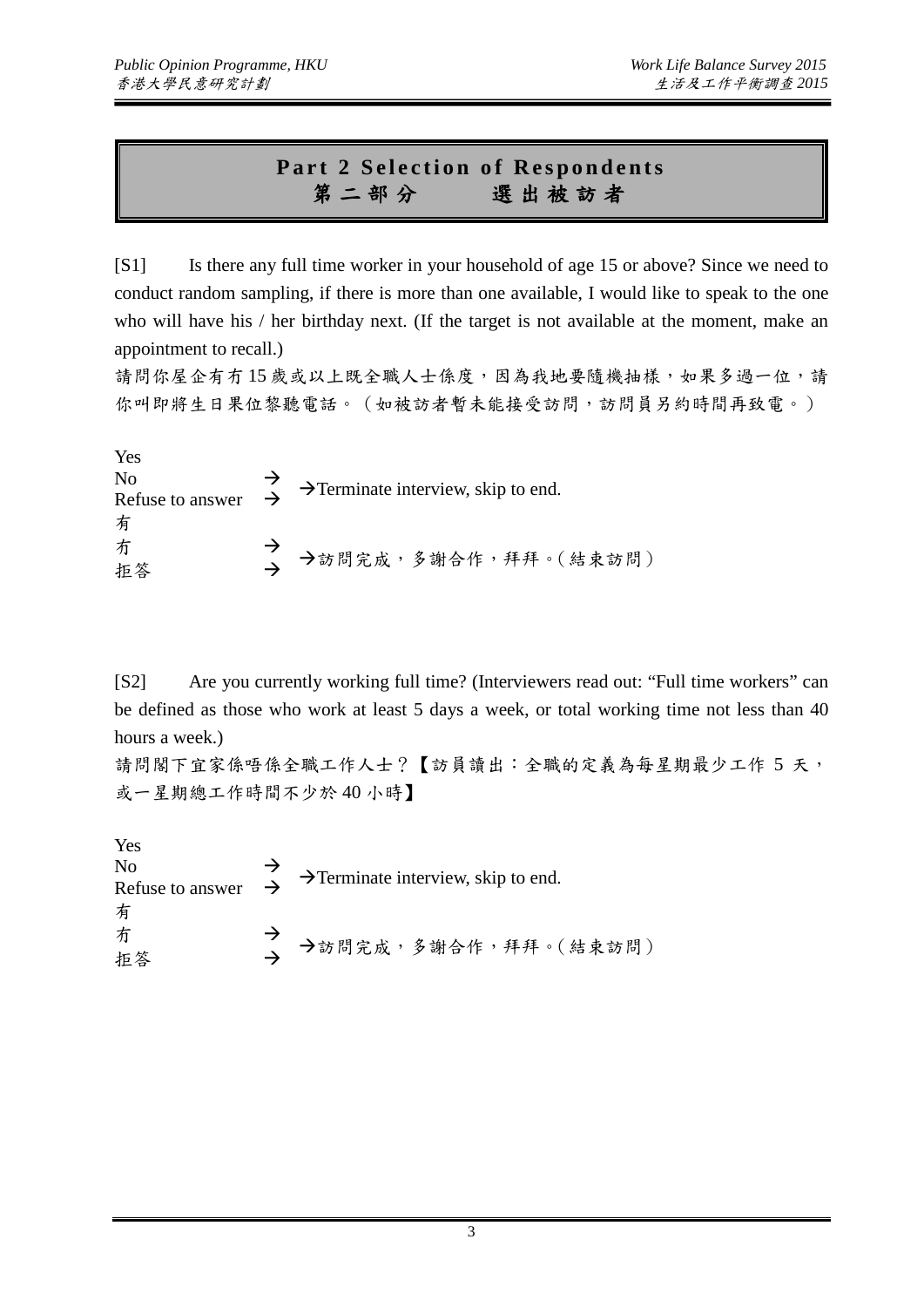#### **Part 3 Opinion Questions** 第三部分意見部分

[Q1] On a scale of 0-10, how much have YOU achieved in terms of an ideal work-life balance? 0 represents the worst case possible, 10 represents already ideal, and 5 being half-half. 請用 0-10 分評價一下你自己,達到最理想生活及工作平衡方面既邊個階段?0 分代表現 時情況非常差,10分代表已達到非常理想階段,5分代表一半半。

| $\text{Exact figure from } 0-10$ | [入實數] |
|----------------------------------|-------|
| 2. Don't know / Hard to say      | 唔知/難講 |
| 3. Refuse to answer              | 拒答    |

[Q2]Do you think the work-life balance of working population in Hong Kong has become better, worse or remained unchanged as compared with 10 years ago? 你認為香港既上班一族係生活及工作平衡比較 10 年前黎講,屬於好咗、差咗、定係冇改 變?

| 1. Better                   | 好咗    |
|-----------------------------|-------|
| 2. Worse                    | 差咗    |
| 3. Remained unchanged       | 冇改變   |
| 4. Don't know / Hard to say | 唔知/難講 |
| 5. Refuse to answer         | 拒答    |

[Q3] Using 0-10 again, how much would you consider you yourself are responsible for managing your overall work-life balance? 0 represents not your responsibility at all, 10 represents you are fully responsible, 5 being half-half. [Interviewer to note: Examples include taking the initiative to talk to one's employer or line manager about one's specific needs, making time for exercise during working week, and sticking to one's plan of work-life activities]

請再用 0-10 分評價一下,你係管理自己既生活及工作平衡上面有幾大責任?0 分代表自 己完全冇責任,10分代表完全係你自己既責任,5分代表一半半。(訪員注意:例子包括 主動同自己既僱主或直屬上司溝通自己既需要、週日多做運動、和切實執行自己既生活 及工作計劃)

| $\text{Exact figure from } 0\n-10$ | [入實數] |
|------------------------------------|-------|
| 2. Don't know / Hard to say        | 唔知/難講 |
| 3. Refuse to answer                | 拒答    |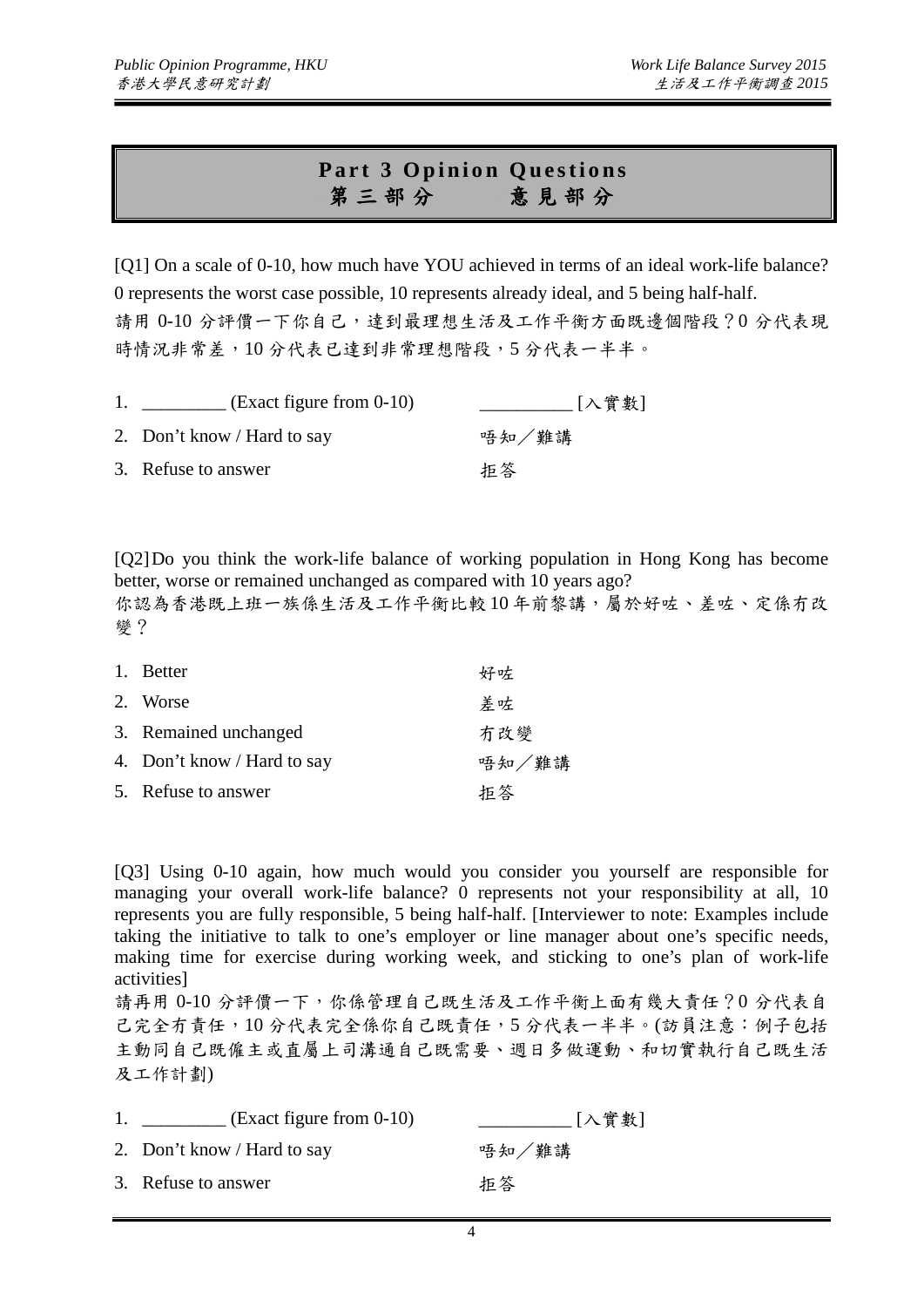[Q4] To what extent is work-life balance valued in the work culture of your company? [Interviewer to read out options 1-3, one answer only.]

你公司既工作文化有幾重視生活及工作平衡?[訪員讀出1-3項,只選一項]

| 1. WLB is not valued at all        | 公司完全唔重視生活及工作平衡 |
|------------------------------------|----------------|
| 2. WLB is valued to some extent    | 公司幾重視生活及工作平衡   |
| 3. WLB is valued to a large extent | 公司好重視生活及工作平衡   |
| 4. Don't know / Hard to say        | 唔知/難講          |
| 5. Refuse to answer                | 拒答             |

[Q5] Is your company currently adopting a 5-day work week? (Interviewer to note: 5-day work week does not necessarily mean working from "Monday" to "Friday", the 2 days off every week can be any 2 days of the week.)

你公司現時係唔係實施緊 5 天工作週?(訪員注意:5 天工作週不一定指在星期「一至五」 工作,每週兩天的假期可以是一週中的任何日子。)

| 1. Yes                      | 係     |
|-----------------------------|-------|
| 2. No                       | 唔係    |
| 3. Don't know / Hard to say | 唔知/難講 |
| 4. Refuse to answer         | 拒答    |

[Q6] How important is it to you to be able to choose your own work location, such as your home, in achieving work life balance? (Interviewer probe intensity)

你覺得可以選擇自己工作既地點,譬如係屋企,對你達到生活及工作平衡有幾重要?(訪 問員追問程度)

| 1. Very important                          | 非常重要        |
|--------------------------------------------|-------------|
| 2. Quite important                         | 幾重要         |
| 3. Half-half                               | 一半半         |
| 4. Not quite important / Quite unimportant | 唔係幾重要/幾唔重要  |
| 5. Not important at all / Very unimportant | 完全唔重要/非常唔重要 |
| 6. Don't know / Hard to say                | 唔知/難講       |
| 7. Refuse to answer                        | 拒答          |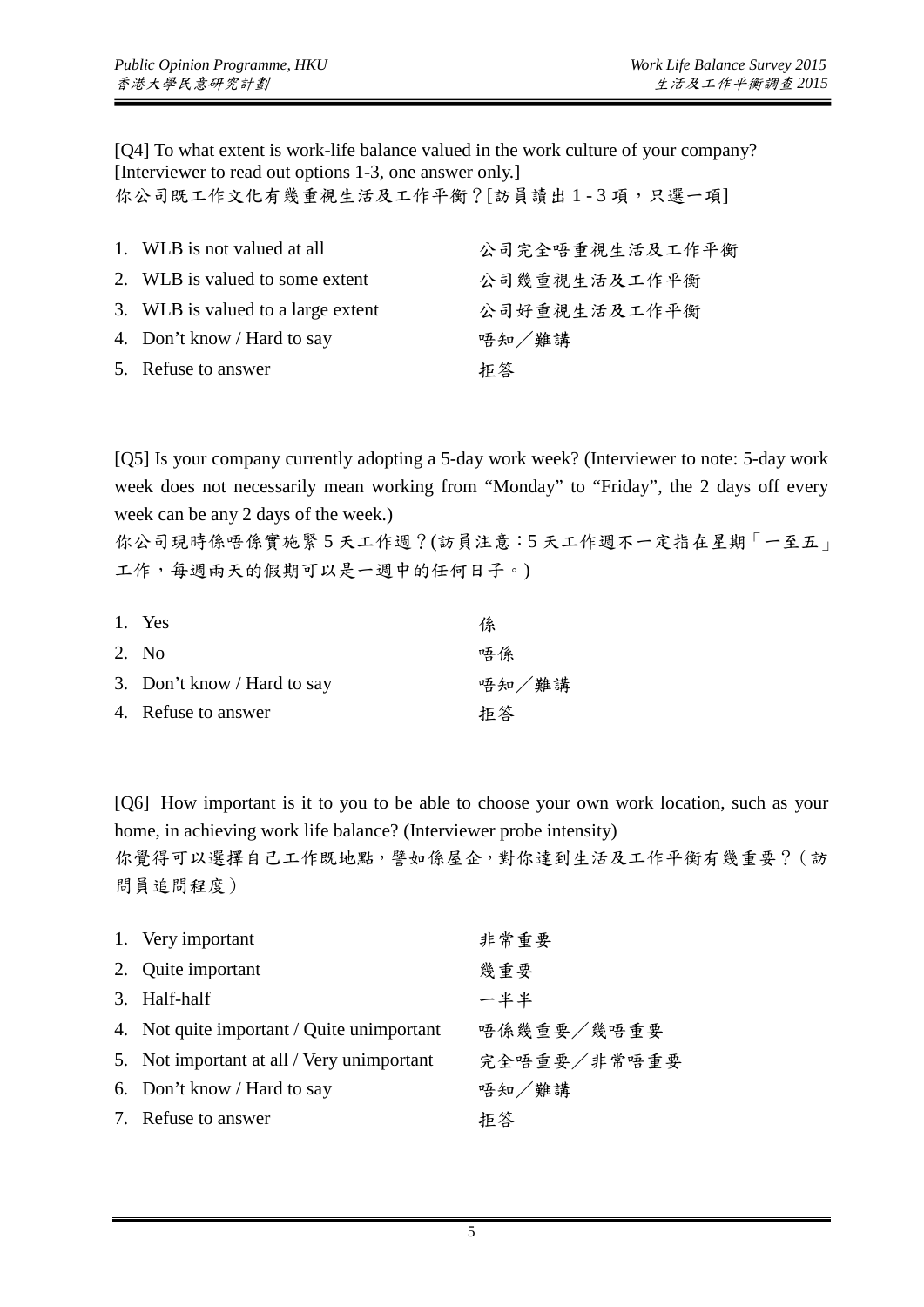[Q7] How important is it to you to be able to manage your work and personal responsibilities according to your own schedule? (Interviewer probe intensity)

你覺得可以依住自己既生活節奏去完成工作同處理個人事務對你嚟講有幾重要?(訪問員 追問程度)

| 1. Very important                          | 非常重要        |
|--------------------------------------------|-------------|
| 2. Quite important                         | 幾重要         |
| 3. Half-half                               | 一半半         |
| 4. Not quite important / Quite unimportant | 唔係幾重要/幾唔重要  |
| 5. Not important at all / Very unimportant | 完全唔重要/非常唔重要 |
| 6. Don't know / Hard to say                | 唔知/難講       |
| 7. Refuse to answer                        | 拒答          |

[Q8] How important do you think the following aspects regarding your office or office location are to achieving better work life balance? Please rate on a scale of 0 to 10, where 0 means not important at all, 10 means very important and 5 means half-half. [Interviewer to read out statements 1 - 6, order to be randomized by computer]

你認為公司以下既因素對你係得到更加好既生活及工作平衡有幾重要?請你以 0 至 10 分 表示,0分代表完全唔重要,10分代表非常重要,5分代表一半半。[訪員讀出1-6項, 次序由電腦隨機排列]

|         |                                                                      | $[0-10]$ | Don't  | Refuse |
|---------|----------------------------------------------------------------------|----------|--------|--------|
|         |                                                                      | marks]   | know   | to     |
|         |                                                                      |          | / hard | answer |
|         |                                                                      |          | to say |        |
| a)      | Convenient to commute to work from home                              |          |        |        |
| b)      | Diverse and full of variety of shops, restaurants and entertainment  |          |        |        |
|         | at affordable price / different price points near my office          |          |        |        |
| c)      | Convenient to go to sports facilities like gym, swimming pools, etc. |          |        |        |
| d)      | Shopping, dining, entertainment and sports facilities available      |          |        |        |
|         | near my office at all hours                                          |          |        |        |
| e)      | Office or the area nearby equipped with good leisure                 |          |        |        |
|         | room/facilities like a decent pantry, a gym, etc.                    |          |        |        |
| f)      | Office or the area nearby equipped with good family friendly         |          |        |        |
|         | facilities like nursing room for breastfeeding mothers, etc.         |          |        |        |
|         |                                                                      | $[0-10]$ | 唔知     | 拒答     |
|         |                                                                      | 分]       | 難講     |        |
|         | a) 辦公室地點交通便捷                                                         |          |        |        |
|         | b) 辦公室地點附近有唔同價格兼多元化既商店、餐廳同娛樂設                                        |          |        |        |
|         | 施可供選擇                                                                |          |        |        |
|         | c) 方便由辦公室前往運動設施如健身室、泳池等                                              |          |        |        |
| $\rm d$ | 任何時候都可以係辦公室附近搵到商店、餐廳、娛樂同運動                                           |          |        |        |
|         | 設施                                                                   |          |        |        |
| e)      | 辦公室或附近提供不同設備讓員工可以適時輕鬆一下,如寬                                           |          |        |        |
|         | 大既茶水間、健身室等                                                           |          |        |        |
| $f$ )   | 辦公室或附近提供家庭友善設施如哺乳室俾餵哺母乳既母                                            |          |        |        |
|         | 親等                                                                   |          |        |        |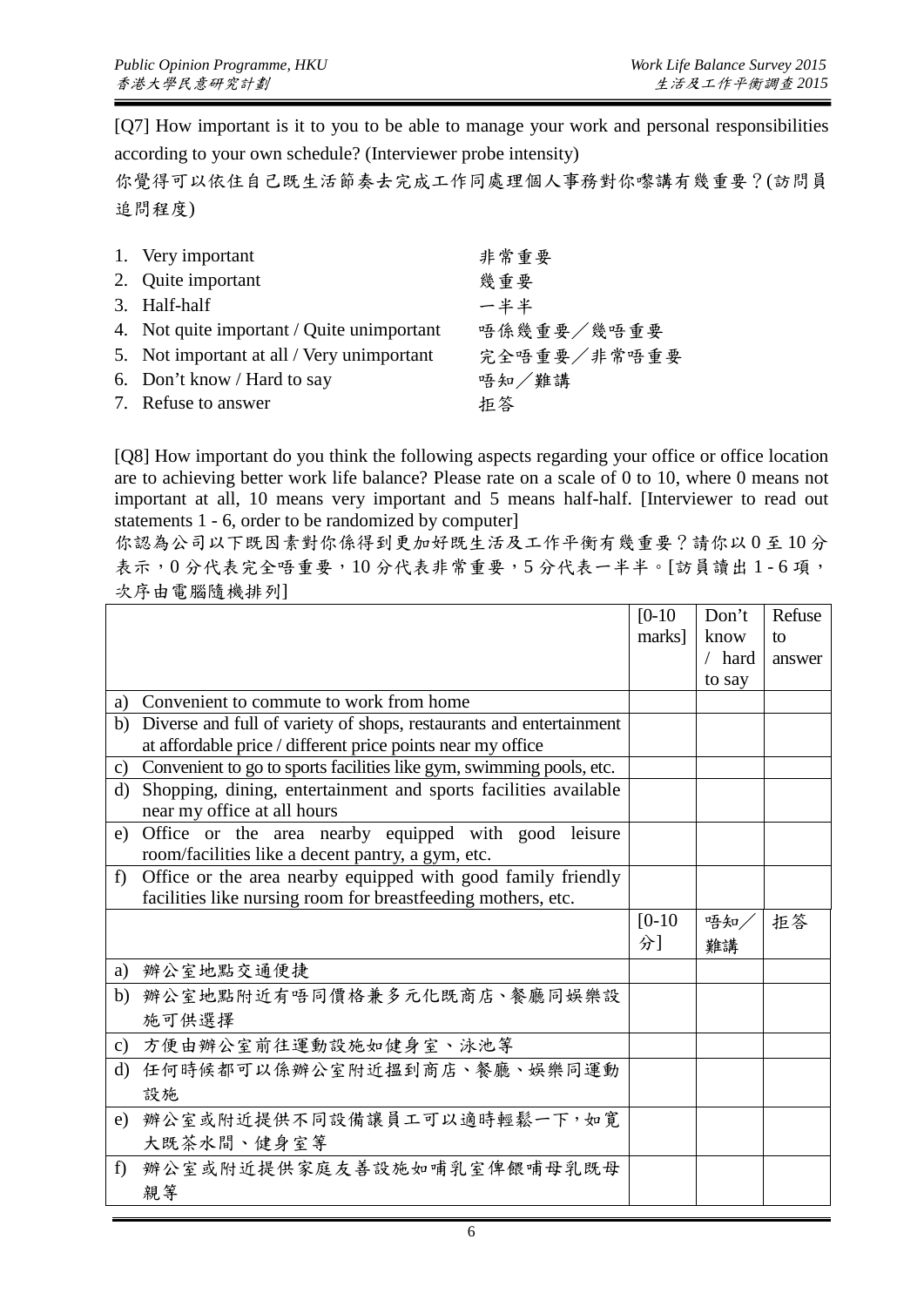#### **Part 4 Demographics** 第四部分個人資料

We would like to ask you some personal information for further analyses. 我想問你些少個人資料,方便分析。

|                                                      | [DM1] Gender 性別 |               |  |
|------------------------------------------------------|-----------------|---------------|--|
| 1. Male<br>2. Female                                 |                 | 男<br>女        |  |
| [DM2a] Age 年齢                                        |                 |               |  |
| 1. $\_\_\_\_\$ (Exact age)<br>2. Do not want to tell |                 | (準確數字)<br>唔肯講 |  |

[DM2b] 【For those who do not want to tell their exact age】Age interval (Interviewer can read out the intervals)

【只問不肯透露準確年齡被訪者】年齡 (範圍)[訪問員可讀出範圍]

| 1. | $15 - 20$                          | 15-20 歲 |
|----|------------------------------------|---------|
|    | $2. \quad 21-25$                   | 21-25 歲 |
|    | $3. \, 26-30$                      | 26-30 歲 |
|    | 4. 31-35                           | 31-35 歲 |
|    | 5. $36-40$                         | 36-40 歲 |
|    | $6.41-45$                          | 41-45 歲 |
|    | 7. 46-50                           | 46-50 歲 |
|    | 8. 51-55                           | 51-55 歲 |
|    | $9.56-60$                          | 56-60 歲 |
|    | 10.61 years old above              | 61 歲或以上 |
|    | 11. Do not want to tell            | 唔肯講     |
|    | Education Attainment 教育程度<br>[DM3] |         |

| 1. Primary school or below     | 小學或以下 |
|--------------------------------|-------|
| 2. Secondary school            | 中學    |
| 3. Matriculated                | 預科    |
| 4. Tertiary, non-degree course | 專上非學位 |
| 5. Tertiary, degree course     | 專上學位  |
| 6. Master's degree             | 碩士學位  |
| 7. Doctor's degree             | 博士學位  |
| 8. Refuse to answer            | 拒答    |
|                                |       |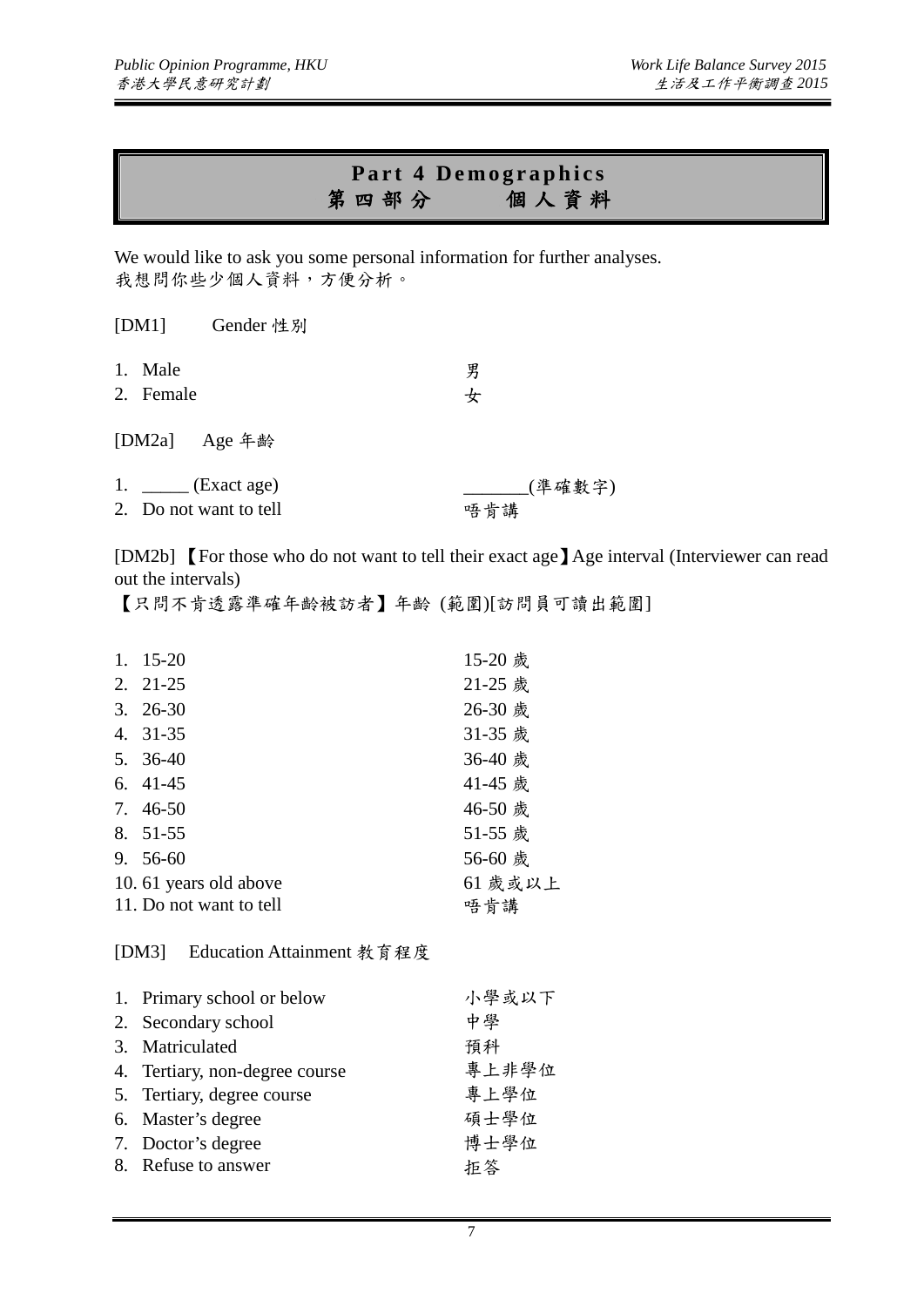[DM4] Position 職位 (Interviewers please refer to attached "occupation" sheet for detailed categorizations)

|                             | 1. Professional/Manager/Executive                                 | 專業人士/經理/行政人員   |
|-----------------------------|-------------------------------------------------------------------|----------------|
| 2.                          | Trader/Proprietor                                                 | 商人/東主          |
|                             | 3. Office: skilled                                                | 辦工室:技術人士       |
|                             | 4. Office: unskilled                                              | 辦工室:非技術人士      |
|                             | 5. Factory/Shop/Outdoor: skilled manual worker                    | 工廠/舖位/户外:技術人士  |
|                             | 6. Factory/Shop/Outdoor: unskilled manual worker                  | 工廠/舖位/户外:非技術人士 |
|                             | 7. Refuse to answer                                               | 拒答             |
|                             | [DM5] Industry 行業                                                 |                |
|                             | 1. Banks and Finance Sector                                       | 銀行及金融          |
|                             | 2. Commercial Service                                             | 商業服務           |
|                             | 3. Construction Industry                                          | 建造業            |
|                             | 4. Education                                                      | 教育             |
|                             | 5. Film/Entertainment Industry                                    | 電影/娱樂事業        |
|                             | 6. Government / Public Affairs                                    | 政府/公共事務        |
|                             | 7. Import/Export Trade                                            | 出入口貿易          |
|                             | 8. Information Technology (IT)                                    | 資訊科技           |
|                             | 9. Insurance                                                      | 保險             |
|                             | 10. Law, Accountancy, Professional Information<br><b>Services</b> | 法律、會計、專業資訊服務   |
|                             | 11. Manufacturing Industry                                        | 製造業            |
|                             | 12. Media                                                         | 傳媒             |
|                             | 13. Medical, Hygiene and Welfare Sector                           | 醫療、衞生及福利       |
|                             | 14. Oil, Energy, Resources and Utilities                          | 石油及能源          |
|                             | 15. Other Personal Services                                       | 其他個人服務         |
|                             | 16. Property                                                      | 房地產            |
|                             | 17. Restaurants/Hotels                                            | 食肆/酒店          |
|                             | 18. Telecommunication                                             | 通訊業            |
|                             | 19. Transportation Industry                                       | 運輸             |
|                             | 20. Warehouse Duties                                              | 倉務             |
|                             | 21. Wholesale/Retail                                              | 批發/零售          |
| 22. Others, please specify: |                                                                   | 其他,請註明:        |
|                             | 23. Refuse to answer                                              | 拒答             |